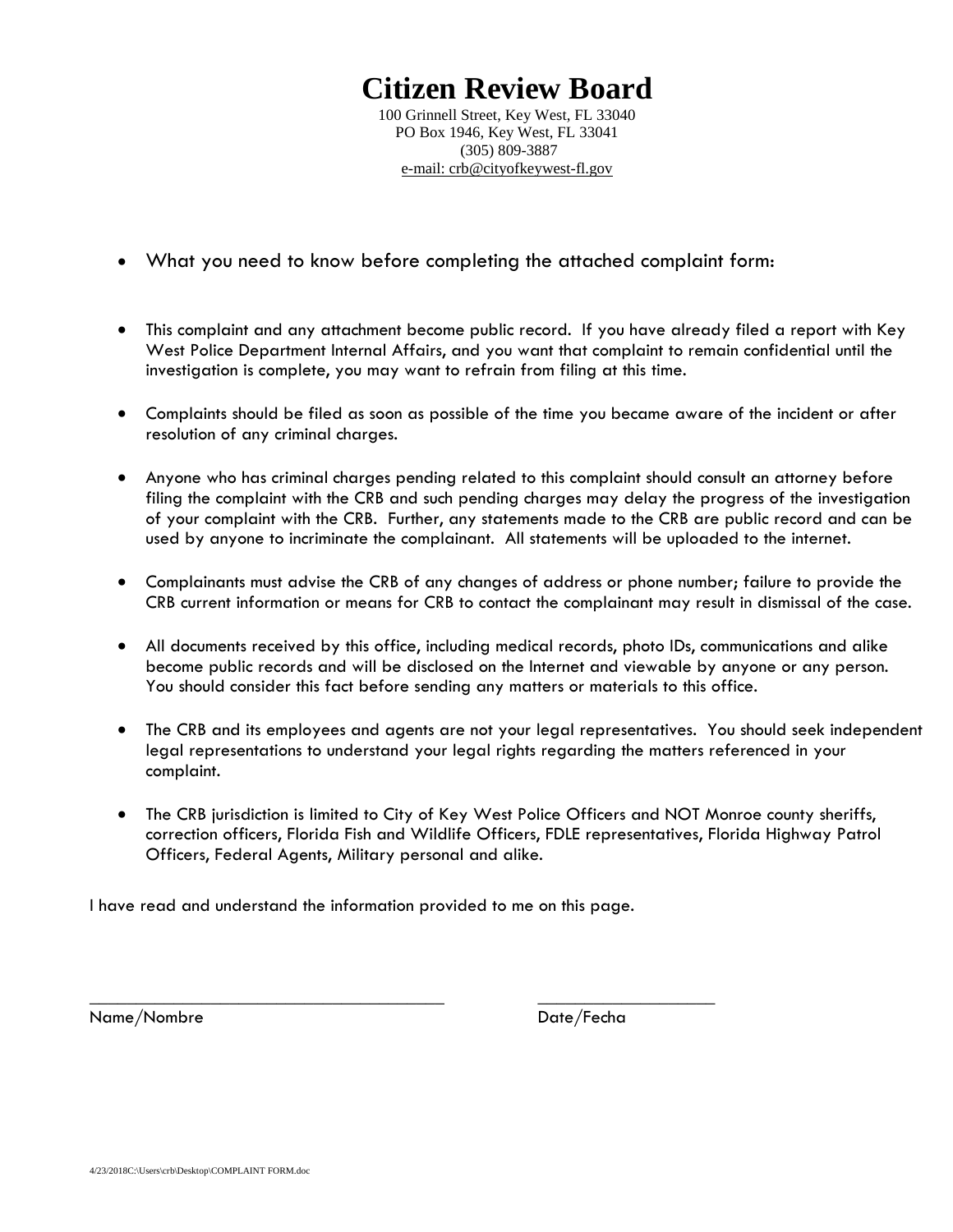### 1. CRB Control #  $CO M PL A IN T. FO RM$  2. Day, Date, Time **Citizen Review Board**

Complaint Received

PO Box 1946, Key West, FL 33041 http://www.cityofkeywest-fl.gov email: crb@cityofkeywest-fl.gov (305) 809-3887

3. KWPD Control System #

Please provide as much information as you can about the incident(s). Use additional pages if necessary. Suministre la mayor cantidad de información posible acerca del (de los) incidente(s). Utilice páginas adicionales si fuese necesario

#### **A. COMPLAINANT INFORMATION DATOS DEL DENUNCIANTE**

|                                                   | Date of Birth:                        |                                                                                                                                    |                                    |  |  |
|---------------------------------------------------|---------------------------------------|------------------------------------------------------------------------------------------------------------------------------------|------------------------------------|--|--|
| Nombre                                            |                                       |                                                                                                                                    | Fecha de nacimiento                |  |  |
|                                                   |                                       |                                                                                                                                    |                                    |  |  |
| (Dirección) Street                                |                                       | (Ciudad) City                                                                                                                      | (Estado) State (Código Postal) Zip |  |  |
|                                                   |                                       |                                                                                                                                    |                                    |  |  |
| Dirección postal                                  |                                       | PO Box or Street, City, State and Zip                                                                                              |                                    |  |  |
| (Dirección e-mail)                                |                                       |                                                                                                                                    |                                    |  |  |
| Teléfono Particular                               |                                       | Teléfono del Trabajo                                                                                                               | Celular                            |  |  |
|                                                   |                                       | <b>B. NATURE OF COMPLAINT: Naturaleza de la denuncia:</b>                                                                          |                                    |  |  |
| <b>Rudeness</b><br>Battery                        | <b>Deficient Service Truthfulness</b> | Driving False Arrest Excessive Force Searches                                                                                      | Other                              |  |  |
|                                                   |                                       |                                                                                                                                    |                                    |  |  |
| C.                                                |                                       | <b>INFORMATION ABOUT THE OFFICER(S) INVOLVED IN THE INCIDENT</b><br>DATOS DEL (DE LOS) OFICIAL (ES) INVOLUCRADO(S) EN EL INCIDENTE |                                    |  |  |
| Nombre                                            |                                       | Placa No:                                                                                                                          | Patrulla No.                       |  |  |
| Please provide a physical description of officer: |                                       |                                                                                                                                    |                                    |  |  |
|                                                   |                                       |                                                                                                                                    |                                    |  |  |
| Nombre                                            |                                       | Placa No:                                                                                                                          | Patrulla No.                       |  |  |
| Please provide a physical description of officer: |                                       |                                                                                                                                    |                                    |  |  |
|                                                   |                                       |                                                                                                                                    |                                    |  |  |
|                                                   |                                       |                                                                                                                                    |                                    |  |  |
| Nombre                                            |                                       | Placa No:                                                                                                                          | Patrulla No.                       |  |  |

4/23/2018C:\Users\crb\Desktop\COMPLAINT FORM.doc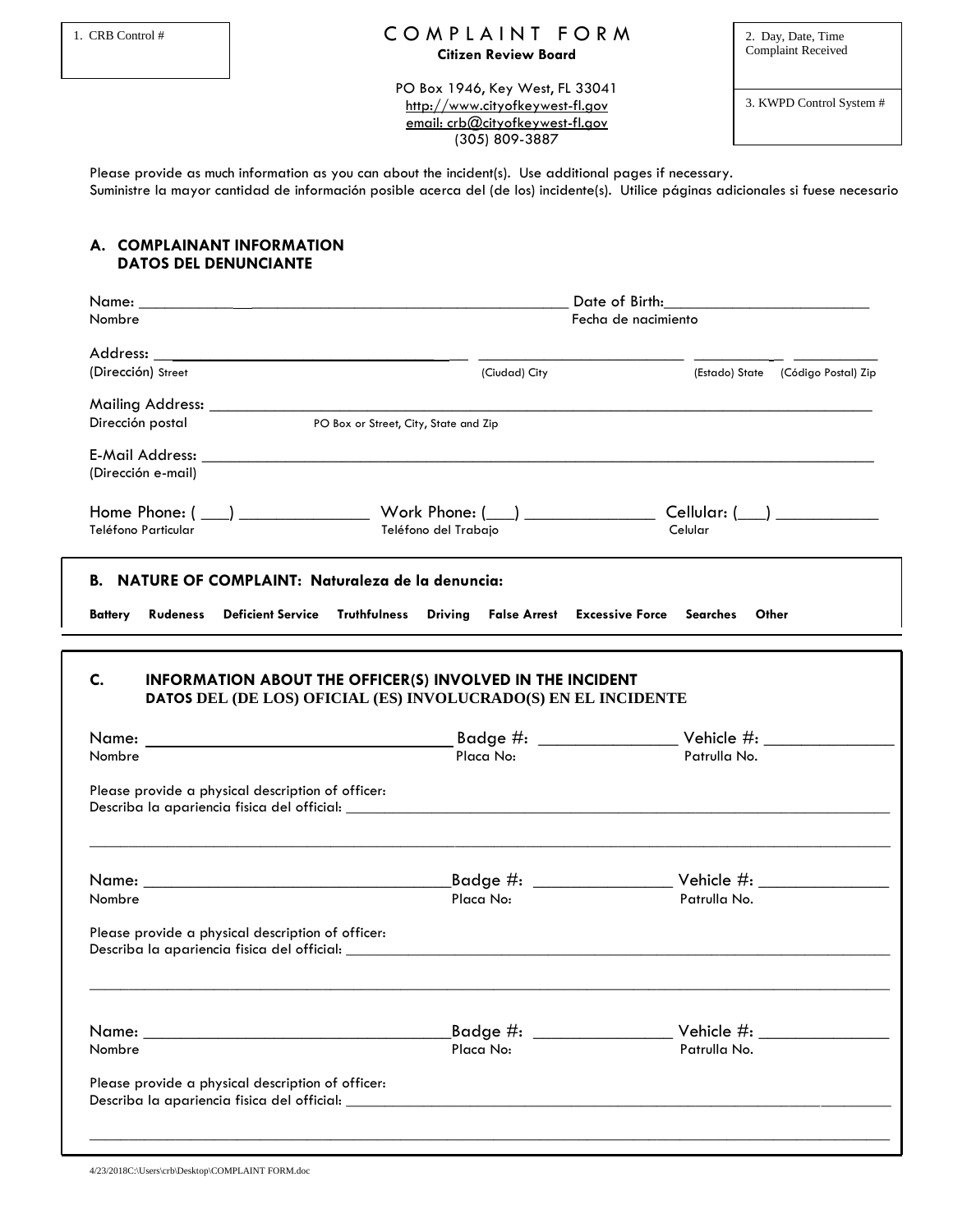#### **D. VICTIM/WITNESS INFORMATION DATOS DE LA VICTIMA/TESTIGO**

Did you witness the incident? Yes \_\_\_\_\_ No \_\_\_\_\_ ¿Fue usted testigo del incidente denunciado? Si \_\_\_\_ No \_\_\_\_

If you are filing a complaint on behalf of someone else, what is your relationship, if any, to the person(s): Si usted está presentando una denuncia en nombre de otra(s) persona(s), indique cuál es su relacion, si la hay, con esa(s) persona(s):

| Parent          | Spouse      | Relative | Guardian | Child              | Friend                  | Other |
|-----------------|-------------|----------|----------|--------------------|-------------------------|-------|
| Padre/Madre ___ | Conyuge ___ | Familiar | Tutor    | Hijo $/\alpha$ ___ | Amigo/a _______________ | Otra  |
|                 |             |          |          |                    |                         |       |

Please provide as much of the following information as you can about the person(s) on whose behalf the complaint is filed and any witness(es) to the incident:

Suministre la mayor cantidad possible de la informacion que se solicita a continuacion, sobre la (las) persona(s) en nombre de la(s) cual(es) presenta la denuncia, y sobre el (los) testigo(s) del incidente:

| Victim/Witness #1                                            |                                                                                  |                                 |
|--------------------------------------------------------------|----------------------------------------------------------------------------------|---------------------------------|
| Victima/Testigo No. 1                                        |                                                                                  |                                 |
| Is this person a: victim____ witness ___                     |                                                                                  |                                 |
| Esta persona es: victima ___ testigo ___                     |                                                                                  |                                 |
|                                                              |                                                                                  |                                 |
| Nombre                                                       |                                                                                  |                                 |
|                                                              |                                                                                  | State                           |
| Dirección:                                                   | Ciudad:                                                                          | Estado:                         |
|                                                              |                                                                                  |                                 |
| Código Postal                                                | Teléfono                                                                         |                                 |
| Victim/Witness #2                                            |                                                                                  |                                 |
| Victima/Testigo No. 2                                        |                                                                                  |                                 |
| Is this person a : victim _____ witness ___                  |                                                                                  |                                 |
| Esta persona es: victima ___ testigo ___                     |                                                                                  |                                 |
|                                                              |                                                                                  |                                 |
| Nombre                                                       |                                                                                  |                                 |
|                                                              |                                                                                  |                                 |
| Dirección:                                                   | Ciudad:                                                                          | Estado:                         |
|                                                              | Zip Code _________________Contact numbers: Telephone _______________             | Cell _________________          |
| Código Postal                                                | Teléfono                                                                         |                                 |
| Victim/Witness #3                                            |                                                                                  |                                 |
| Victima/Testigo No. 3                                        |                                                                                  |                                 |
| Is this person $a : \text{victim} \_\_\_\$ witness $\_\_\_\$ |                                                                                  |                                 |
| Esta persona es: victima __ testigo __                       |                                                                                  |                                 |
|                                                              |                                                                                  |                                 |
| Nombre                                                       |                                                                                  |                                 |
|                                                              |                                                                                  | State ______________            |
| Dirección:                                                   | Ciudad:                                                                          | Estado:                         |
|                                                              | Zip Code _____________________Contact numbers: Telephone _______________________ | <b>Cell Cell Cell Cell Cell</b> |
| Código Postal                                                | Teléfono                                                                         |                                 |